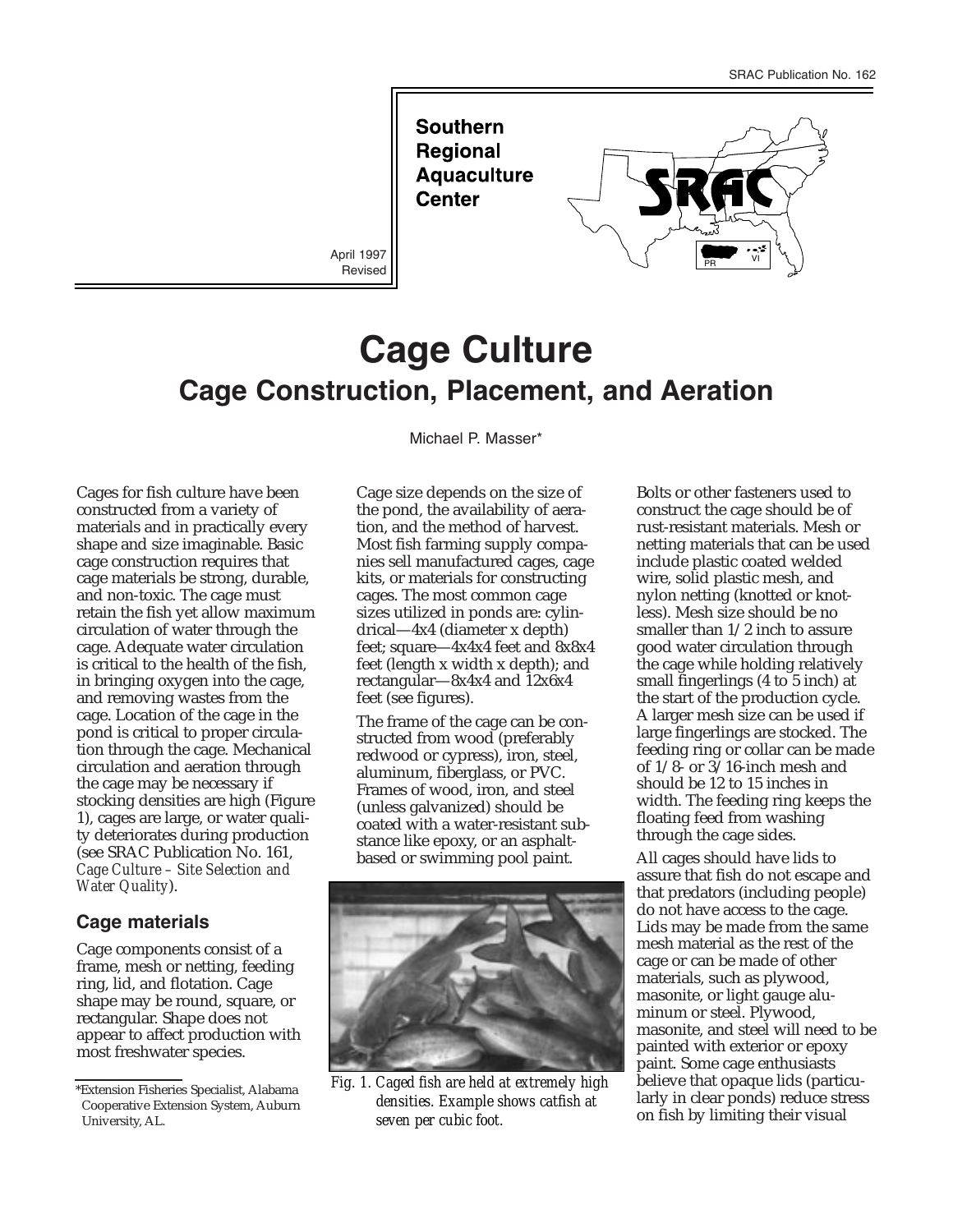contact with outside disturbances. No scientific research has been performed to support or dispute this observation. It should be remembered, however, that the manager of the cage needs to be able to observe feeding behavior and have easy access to the cage to remove uneaten feed and any dead fish.

Flotation of the cage can be provided by styrofoam, waterproofed foam rubber, sealed PVC pipe, or plastic bottles. Cages can also be suspended from docks. Plastic bottles should be made of sturdy plastic (e.g., antifreeze or bleach bottles) and should have their caps waterproofed with silicon sealer. Floats should be placed around the cage so that it floats evenly with the lid about 6 inches out of the water.

#### **Cage construction**

The simplest cage design to construct is a 4x4 feet cylindrical cage fashioned from 1/2-inch plastic mesh (Figure 2). The mesh comes in a roll 4 feet wide, and a total of 21 feet of plastic mesh is used per cage. Thirteen feet of mesh is used for the cylinder with two 4 foot panels for the bottom and lid. The cylinder is formed around two metal, PVC, polypropylene, or fiberglass hoops at the top and bottom of the cage. A third hoop is used to form the lid. Cages can be laced together with 18-gauge bell wire (plastic coated solid copper wire), stainless steel wire, hog rings, or black plastic cable ties (white

cable ties should not be used as they deteriorate in sunlight). For detailed instructions on the design of a 4x4 round cage see SRAC Publication No. 340, *4-H Aquatic Science Project, Guide to Raising Catfish in a Cage* and Publication No. 341, *4-H Aquatic Science – Catfish Cage Culture Record Keeping Project*.

Figure 3 shows the design of a 12x6x4 cage which is popular in commercial cage culture of catfish. These cages are usually made from coated (a commercially available plastic net coating) knotted nylon netting and floated with a 4-inch PVC frame. Lead weights along the bottom seams of the cage maintain the cage's shape in the water.

All cages need feeding rings to keep floating feed inside the cage. Feeding rings should be about 15 inches in width and should be attached to the cage so as to extend 3 inches above the water level with 12 inches extending into the water. Feeding rings can be attached to the cage or suspended from the lid. Suspending the feeding ring from the lid reduces the amount of fouling around the sides of the cage. The feeding ring is prone to fouling because of its smaller mesh size. Even with a feeding ring some feed will be washed out of the cage by aggressively feeding fish.



*Fig. 2. The 4' x 4' cylindrical cage design.*

Some cages have been constructed with solid or fine mesh bottoms so that sinking feed can be fed during cold weather. Fouling has been observed as a problem with these cages. If sinking feed is going to be fed,



*Fig. 3. The 12' x 6' x 4' commercial cage design.*

it is probably better to construct a removable feeding tray with 3 inch or higher sides (to keep feed from being swept off the tray by the swimming action of the fish). Feed can be dropped into the cage above the tray and the tray can be removed to check for feeding response and cleaned as needed.

Cage lids should be attached so they are not readily dislodged by wouldbe predators yet can be easily opened to remove dead fish. Lids are commonly attached so that they hinge along one side of the cage and are wired or hooked along the other sides for easy access.

## **Cage placement**

Location of the cage in the pond can be critical to its success. Two factors to consider in cage placement are access to the cage and maintenance of water quality. Daily feeding and management of the cage necessitate easy access under almost any weather condition. Access may be by pier or by boat. Probably more critical to the success of the cage will be a location in the pond that allows for good water circulation.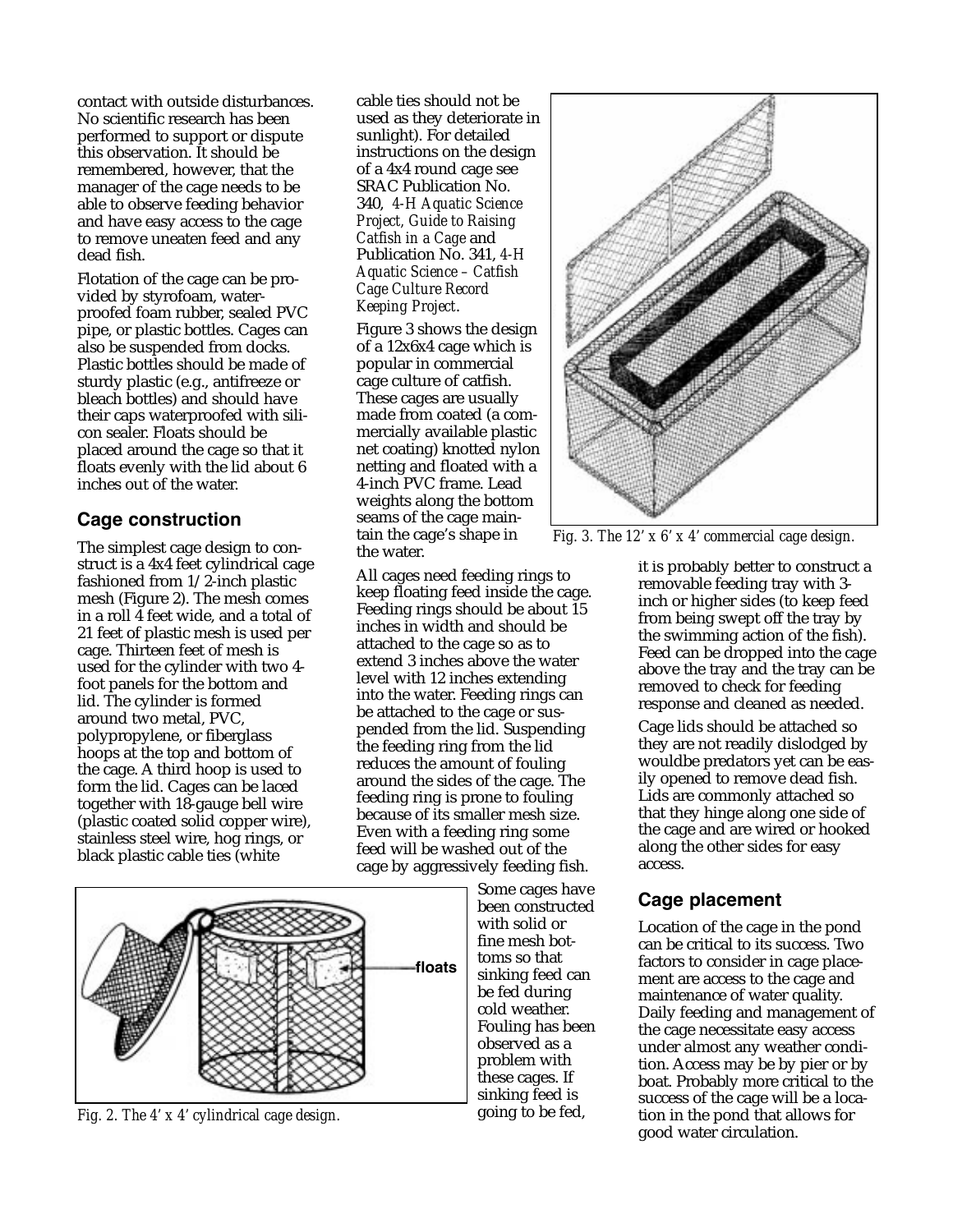

*Fig. 4. Cages properly separated across pond with no pier.*

## **Critical factors**

Critical factors for locating a cage to maximize water quality are:

**Windswept.** It is important that the cage be in an area where it will receive maximum natural circulation of water through the cage. Usually, this is in an area that is swept by the prevailing winds (usually prevailing summer winds are from the southwest).

**At least 6 feet of water depth.** A minimum of 2 feet of water is needed under the cage to keep cage wastes away from the fish.

**Away from coves and weed beds.** Coves, weed beds and overhanging trees can reduce wind circulation and potentially cause problems.

**Away from frequent disturbances from people and/or other animals** (e.g., dogs, ducks, etc.) Disturbances from people frequently walking on the dock, fishing or swimming near the cage,

and/or from animals which frequent that area of the pond will excite the fish and can cause stress, injury, reduced feeding, and secondary disease. Fish are shy creatures and should never be disturbed needlessly.

**At least 10 feet between cages** (unless aeration is available). Cages should not be too close together (Figure 4). Close proximity to other cages may increase the likelihood of low dis-

solved oxygen (See SRAC Publication No. 161, *Cage Culture – Site Selection and Water Quality*) and spread of diseases between cages. Access to electricity or to a location where a tractor-driven paddlewheel, irrigation pump, or other aeration device can deliver aerated water to the cages should be considered when locating cages.

### **Aeration**

Aeration can enhance water quality, reduce stress, improve feed conversion efficiency, and increase growth and production rates. Research has shown that aeration can improve cage production by 20 percent or more. Aeration is most commonly needed at night or during still, overcast days. Aeration for cages can be provided by several types of mechanical aerators. The key to aeration of cages is to create a current that moves water through the cage. Mechanical aerators like paddlewheels, vertical

pumps, or propeller-aspirators can be placed near cages where they create currents through the cages. These types of aerators work well to aerate cages near them and within their current pattern. However, aerators may not work well in creating currents that aerate multiple cages, particularly cages staggered along both sides of a pier.

Air-lift pumps powered by highvolume, low-pressure regenerative blowers can be an efficient and cost effective means of aerating many cages spaced along a pier. Placing air stones in cages appears to agitate and stress catfish, while aerated water pouring into the top of the cage from airlifts does not disturb them. Figure 5 shows how air-lifts can be constructed from 3-inch (or 4-inch) PVC pipe and connected by 5/8 inch garden hose to a 2-inch or larger air supply manifold attached to the pier. Each air-lift will move approximately 60 gallons per minute into the cage. One air-lift is usually sufficient to aerate a single small cage (4x4 or 6x6 foot cages), but larger cages (12x6 feet) need 2 or more air-lifts.

As many as 27 air-lifts can be powered from a single 1-horsepower regenerative blower. The keys to using multiple air-lifts in multiple cages are:

■ construct all air-lifts to exact dimensions (so all are identical), place or attach all air-lifts at the same depth in relation to the water surface, and



*Fig. 5. Cage along a pier with air-lifts mounted over the top of the case (left) and inside the cage (right).*